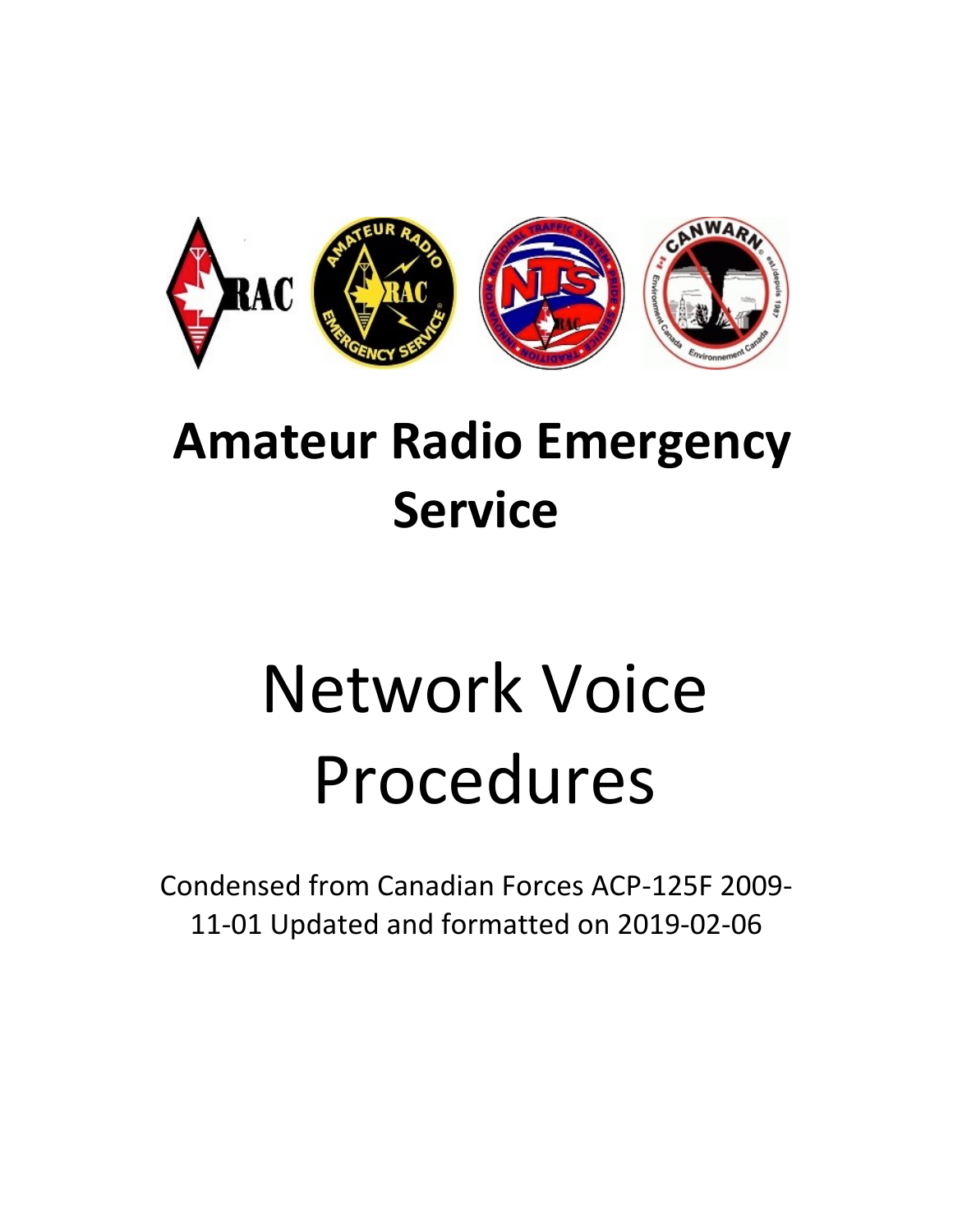### 0. PURPOSE

This document is provided as a quick reference for ARES operators.

# 1. INTRODUCTION

Voice Procedures are required for the following reasons:

- - Radio communication is subject to interference, which can cause messages to be misunderstood.
- - Operation over long distances can lead to weak signals, which can also cause messages to be misunderstood.
- - If two people send at once, neither station will be heard properly.
- - Improper operation while under stress or during emergencies can lead to fatal errors.
- - The basic requirements are accuracy and circuit/network discipline.

# 2. ACCURACY

- Speaking Correctly:

 $\circ$  Hold the microphone between 1 and 6cm from the mouth. Ask for a report back to establish the correct distance for your mike.

- o When speaking, keep a natural rhythm, dividing the message into sensible phrases.
- o Speak slightly slower than normal conversation.

 o Volume as for normal conversation. Shouting will cause over-modulation and distortion, and speaking softly will under-modulate the transmitter, causing weak and unintelligible 

signals.

o Raise the pitch of voice slightly. 

- Aids to Economy

 $\circ$  Prowords – words or phrases used to convey the exact meaning(will be revisited in Section 4):

- " OVER My transmission is ended and I expect a reply.
- OUT My transmission is ended and I do not expect a reply.
- " WAIT OUT I am not ready to receive, please stand-by.
- $\blacksquare$  I SAY AGAIN Used by sender when making repetitions for emphasis.
- ROGER Message received and will be acted upon as necessary.
- o The ICAO phonetic alphabet is the internationally acceptable form for use in radiotelephony. Letters must be pronounced as follows:
- $\blacksquare$   $A ALPHA$  (ALFA)
- $\blacksquare$  B BRAVO
- $\blacksquare$   $C$  CHARLIE
- $\blacksquare$  D DELTA
- ! E–ECHO
- $\blacksquare$  F FOXTROT
- ! G–GOLF
- $H HOTEL$
- $\blacksquare$   $\blacksquare$  INDIA
- **J** JULIET (JU-LIETT)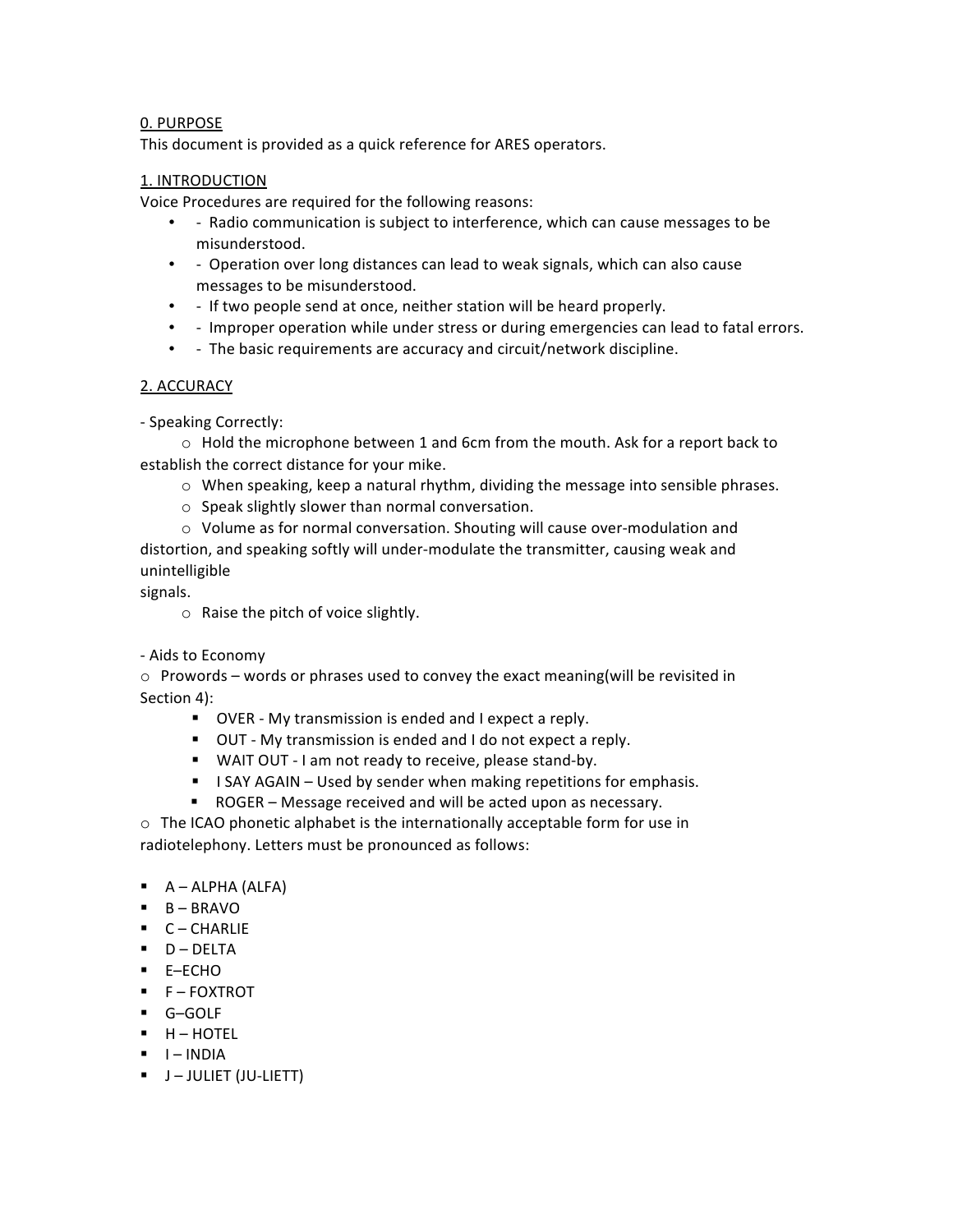- $K K<sub>1</sub>$ KILO (KEELO)
- $\blacksquare$  L LIMA (LEEMA)
- ! M–MIKE
- **N** NOVEMBER
- ! O–OSCAR
- $\blacksquare$  P PAPA (PAHPAH)
- **Q** QUEBEC (KWIBECK)
- $\blacksquare$  R ROMEO (ROHMEO)
- ! S–SIERRA
- ! T–TANGO
- **U** UNIFORM
- ! V–VICTOR
- $\blacksquare$  W WHISKEY
- ! X–X-RAY
- ! Y–YANKEE
- ! Z–ZULU

Figures are normally sent digit by digit, preceded by the proword 'FIGURES,' and must be pronounced as follows:

- $-1 WUN$
- $-2 TOO$
- $-3 THUH-REE$
- $-4 FO-WER$
- ! 5–FIFE
- $-6-SIX$
- ! 7–SE-VEN
- ! 8–ATE
- ! 9–NINER
- ! 0–ZERO

o Applicable prowords are:

- I SPELL Used when spelling out a word or letter group.
- " FIGURES Used before groups of figures sent digit by digit, except in the case of call signs, grid references and time checks.
- GRID Used before any grid reference.
- **TIME CHECK** Request for a time check.
- o Examples:

" "Please send a vehicle with a winch. OVER" could be sent as "Please send a vehicle with a winch. I SPELL - WHISKEY, INDIA, NOVEMBER, CHARLIE, HOTEL. OVER"

- "235 kilometers" "FIGURES TWO THREE FIVE kilometers"
- **"** "My position is GRID TWO EIGHT ONE SIX SIX NINE. OVER"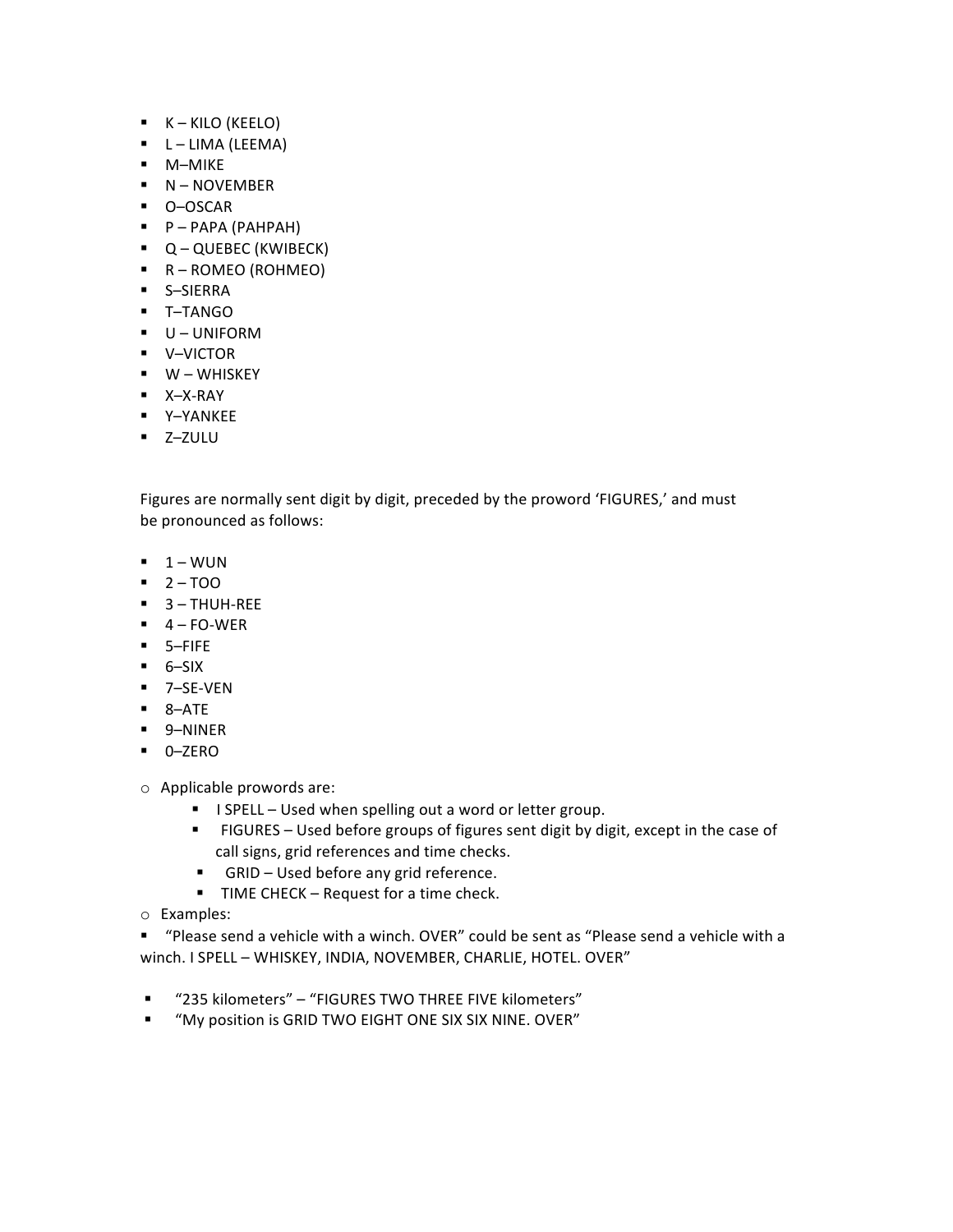#### 3. DISCIPLINE

- Only one station can speak at a time.
- Listen before speaking to ensure that the frequency is clear.

- Don't cut in on another transmission. Allow for other transmissions when only one of the stations in conversation on frequency may be heard by you.

- Pause after pressing the PTT (press to transmit) switch to prevent your first words not being transmitted properly.

- Pause at the end of a transmission before releasing the PTT.

- Ensure that the transceiver returns to a state of receive after transmissions.
- Identify yourself by callsign at the beginning of each transmission.
- Keep all communications as short as possible.
- No use of cursing or bad language on air will be tolerated.

- Be careful of what you say on the air – anyone can hear you on a clear channel. - Be considerate of other operators.

#### 4. THE MESSAGE

- Prowords used during initial contact:
	- o THIS IS–Indicate the identity of the calling station
	- $\circ$  RADIO CHECK–Used by a station when calling for a report of how it is being buy other stations
	- o ALL STATIONS–A call to all stations on net.
	- o EXEMPT(callsigns)–Stations excluded from, a 'all stations' call
	- $\circ$  UNKNOWN STATION–The identity of the station calling or replying to this stationis unknown.
- - The proword OVER must be used to indicate the end of a transmission.
- - The proword OUT indicates termination of a conversation.
- - Prowords used during and at the end of the conversation:
	- o OVER–My transmission is over and I expect you to reply on this subject.
	- o SEND–You have permission to transmit your message.
	- o ROGER–Message received and will be acted upon as necessary.
	- $\circ$  NOTHING HEARD–Indication that no signals have been heard from a particular station.
	- o OUT– My transmission has ended and I do not expect a reply.
	- o WAIT OUT–I am not ready to receive, please stand-by.

#### 5. SIGNAL STRENGTH REPORTS

- You may be asked, or you may ask for a signal strength report, especially when establishing communications. The following prowords are applicable:
	- $\circ$  RADIO CHECK-Used by station when asking fo a report of how it is being heard.
	- o GOOD AND READABLE-Communications satisfactory for working.
	- o DISTORTED-Incoming signal is distorted.
	- o WITHINTERFERENCE- Having trouble reading due to interference.
	- o INTERMITTENT-Indicates intermittent reception.
	- o WEAK BUT READABLE–Communication is workable but with difficulty.
	- o UNREADABLE–Impossible for communications.
	- o FADING–Communications may fail due to loss of your signal.